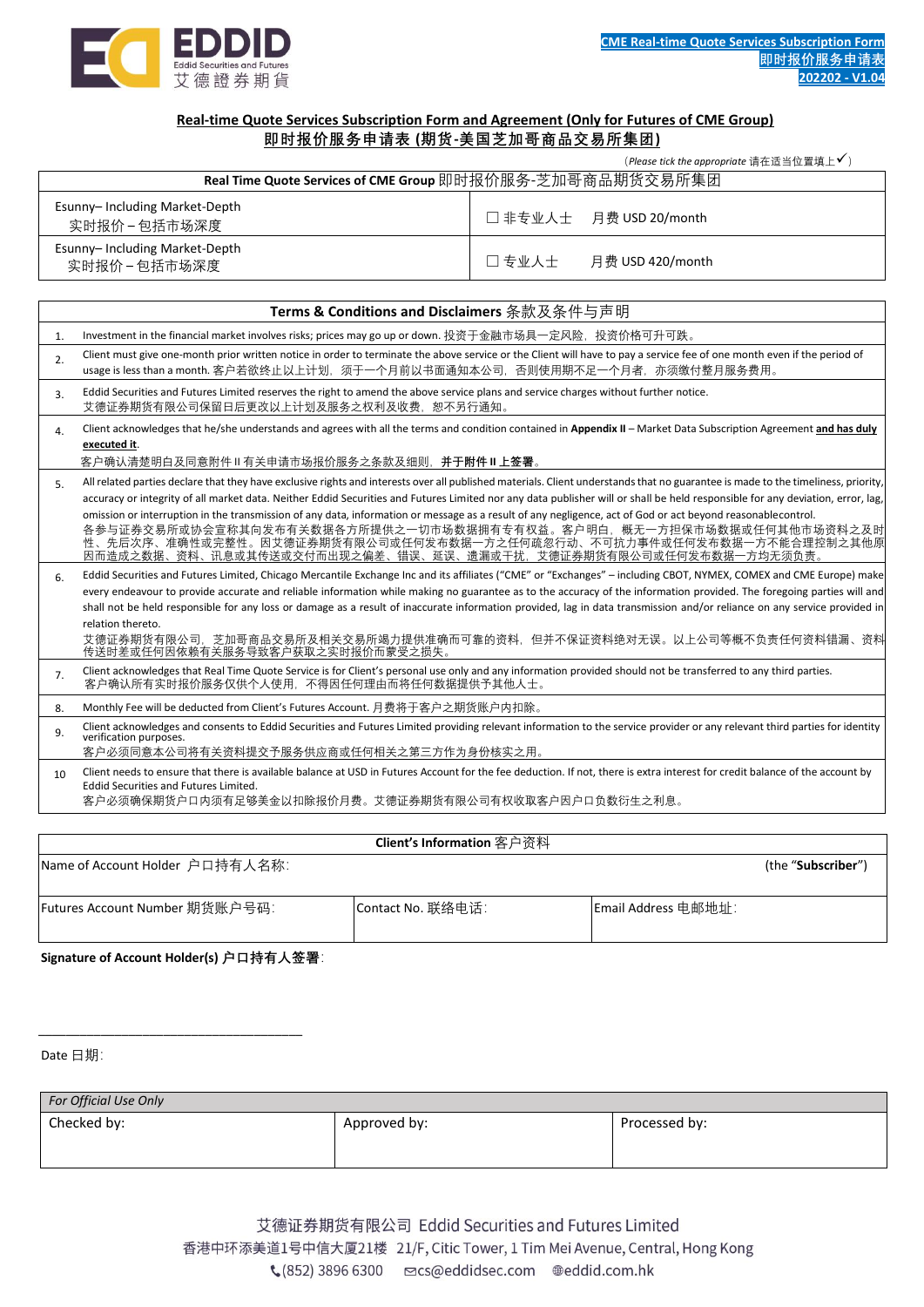

# **Appendix I: Non-Professional Self-Certification Form**

Based on the Subscriber's qualifications, Subscribers may be charged reduced Fees for Information. To qualify for the reduction in Subscriber Fees, Subscriber must be considered a "Non-Professional."

**Non-Professional** shall mean and include either (i) an individual, natural person Subscriber(s) who, or (ii) certain small business entities (limited liability companies, partnerships, trusts or corporations) that, receive and use Information (excluding any pit traded data), in each case subject to the following restrictions:

The Non-Professional Subscriber must:

- a) have an active futures trading account;
- b) be an individual, natural person or small business entity

The Non-Professional Subscriber must not:

- c) be a member (or hold or lease any type membership) of any exchange;
- d) be registered or qualified as a professional trader or investment adviser with any stock, commodities or futures exchange or contract market, or with any financial regulatory authority
- e) be acting on behalf of an institution that engages in brokerage, banking, investment, or financialactivities

The Non-Professional Subscriber's Use of Information must:

- f) be solely for the Subscriber's personal or private use;
- g) be limited to managing the Subscriber's own assets, and not be used in connection with the management of any assets of any third party(ies) in any capacity

The Non-Professional Subscriber's Access to Information must only

h) be via a maximum of two trading terminals per Distributor, permissioned for Real-Time Information and capable of routing orders to the CME Globex Platform (an "Order Routing Device").

Any Subscriber who does not meet the qualifications of a Non-Professional Subscriber will be considered a Professional Subscriber.

Notwithstanding anything herein, CME reserves the right in all cases to make a final determination as to whether a Subscriber is a Non Professional or a Professional. CME reserves the right to amend this policy or terminate reduced fees for Non-Professionals at any time.

Subscribers who qualify as Non-Professionals should sign below and return this Self-Certification form to Distributor. Please note that this form may be subject to Distributor's review and approval. Subscriber must notify Distributor as soon as is reasonably practicable in the event that Subscriber no longer qualifies as a Non-Professional.

## **以下为中文翻译版本,只供参考,所有内容以英文版本为准。请签妥英文版本递交回艾德证券期货**

# **附录 I: 非金融专业人士自我认证表**

根据用户的资格,用户可能会被收取较低的信息费用。被认定为"非专业"的用户,才可以获得收取较低的用户费用。

非专业是指并包括任何(i)个人及自然人用户,或者(ii)某些小型企业实体(有限责任公司,合伙企业,信托或公司),收取和使用信息(不包括任何场内交易数<br>据),在每种情况下受到以下限制:

非专业用户必须:

- 1) 有一个活跃的期货交易账户;
- 2) 是个人,自然人或小型企业实体;

非专业用户不得:

- 3) 成为任何交易所会员(或持有或租借任何类型的会员资格);
- 4) 注册或有资格作为任何股票,商品或期货交易所或合约市场,或与任何金融监管当局一个专业的交易者或投资顾问的资格;
- 5) 从事券商,银行,投资或金融活动的机构的代表;

非专业用户使用信息必须:

- 6) 是专为用户的个人或私人使用;
- 7) 仅限于管理用户的自有资产,而不是以任何身份与任何第三方的任何资产的管理连接使用;

非专业用户获取资料必须只能:

8) 就每一发布商(数据)通过最多两部已被获准取得实时数据和能够送出交易指令至 CME Globex 平台的交易终端。

不符合非专业用户资格的用户,将被认为是专业用户。即使在本合同中的任何条款下,CME 有权在所有情况下作出最终决定,用户是否作为一个非专业或专业用户的定 义。 CME 保留在任何时间修改本政策或终止非专业用户较低的费用权利。

有资格作为非专业用户应该在下面签名并递交自我认证表格回发布商。请注意,本表格可能会受到发行商的审查和认可。若用户不再具有作为一个非专业用户的资格, 用户必须在合理可行的情况下,尽快通知发布商。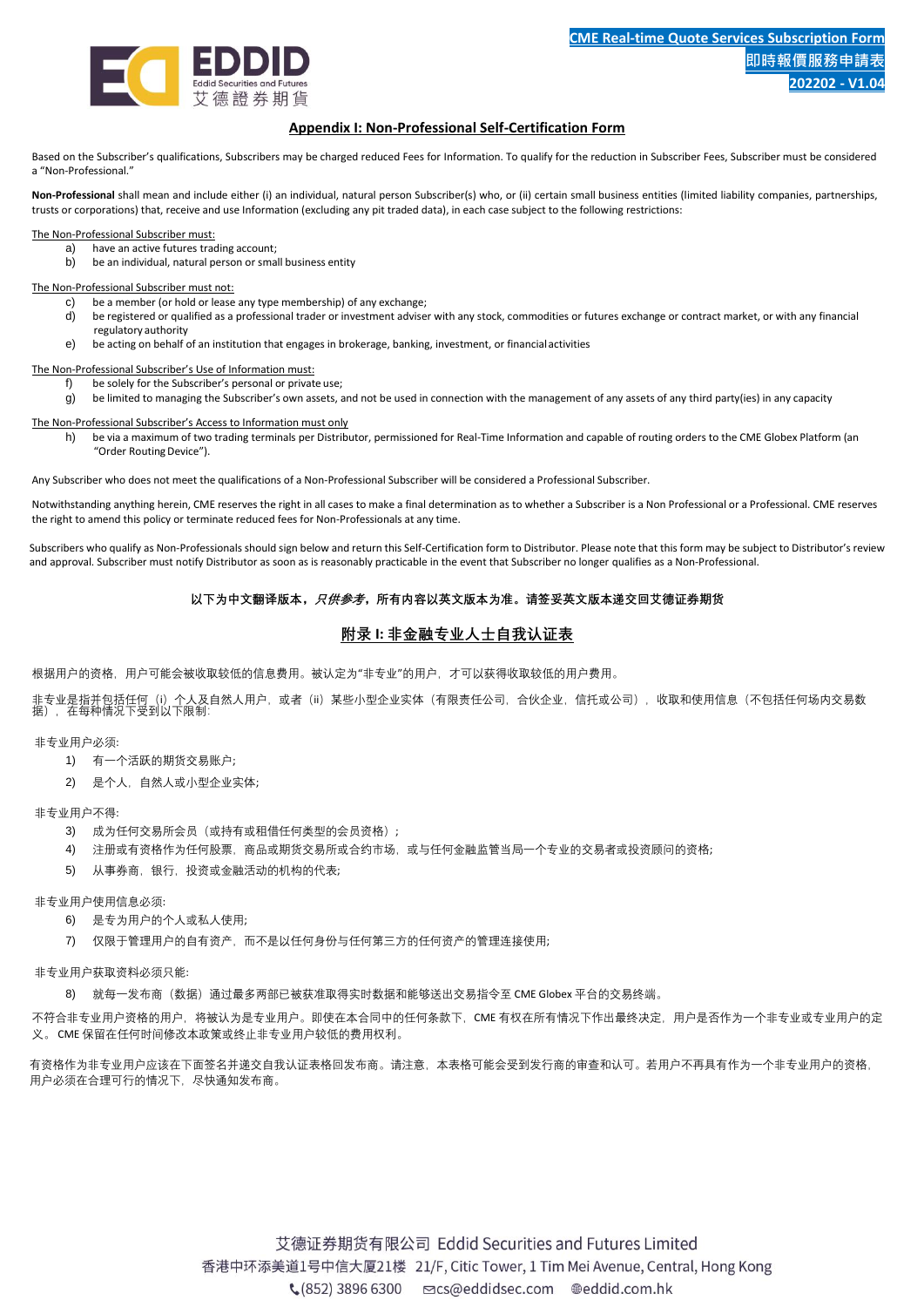

## **Appendix II: Market Data Subscription Agreement**

This Market Data Subscription Agreement (the "Agreement") is entered into on ("Effective Date") by and between Eddid Securities and Futures Limited("Distributor") and you. This Agreement permits you to access, receive and use certain Market Data (defined below) in accordance with the following terms and conditions of this Agreement. The Agreement governs your access to receive and use the Market Data, and constitutes a binding legal agreement by and between Distributor and Subscriber (each of Distributor and the Subscriber, a "Party" and collectively, the "Parties").

## **1. DEFINITIONS.**

- a) "Device" means any unit of equipment, fixed or portable, that receives, accesses or displays Market Data in visible, audible or other comprehensible form.
- b) "Exchanges" means including but not limited to CME, CBOT, COMEX, NYMEX, ICE Futures Canada, ICE Futures Europe and ICE Futures U.S..
- c) "Force Majeure Event" means any flood, extraordinary weather conditions, earthquake or other act of God, fire, war, terrorism, insurrection, riot, labor dispute, accident, action of government, communications or power failures, or equipment or software malfunctions.
- d) "Person" means any natural person, proprietorship, corporation, partnership, limited liability company or other organization.
- e) "Market Data" means information and data pertaining to listed and over the counter derivatives contracts (including without limitations swaps and futures) and options contracts or similar derivative instruments as well as index data and analytics data. Market Data may include, without limitation, opening and closing prices, high-low prices, settlement prices, current bid and ask prices, open interest information, last sale prices, price limits, requests for quotations, fixing prices, data curves, estimated and actual volume data, contract specifications and fast or late messages. With respect to Subscriber's obligations under the Agreement, Market Data also includes information, data and materials that convey information to Subscriber substantially equivalent to Market Data.
- f) "Traded Contracts" means contracts as traded on the Exchanges listed above and any corresponding indices published by the Exchanges.
- g) "OTC Market Data" means Market Data relating to over the counter derivatives contracts.

## **2. PROPRIETARY RIGHTS IN THE MARKET DATA.**

- a) Subscriber acknowledges and agrees that each of the Exchanges has exclusive and valuable property rights in and to its own Market Data, that such Market Data constitute valuable confidential information, trade secrets and/or proprietary rights of each of the Exchanges, not within the public domain, that such Market Data shall remain valuable confidential information, trade secrets and/or proprietary rights of each of the Exchanges at least until the Exchanges place their respective Market Data in the public domain or authorize placement of their respective Market Data in the public domain, and that, but for this Agreement, Subscriber would have no rights or access to such Market Data. Whether or not a particular Exchange has placed its Market Data in the public domain or has authorized the placement of its Market Data in the public domain shall be determined according to the terms of such Exchange's agreement with Distributor, which agreement is described in Section 3a.
- b) Subscriber acknowledges and agrees that disclosure of any Market Data, or any breach or threatened breach of any other covenants or agreements contained herein, would cause irreparable injury to the Exchange for which money damages would be an inadequate remedy. Accordingly, Subscriber further acknowledges and agrees that the Exchange shall be entitled to specific performance and injunctive and other equitable relief from the breach or threatened breach of any provision, requirement or covenant of the Agreement (including, without limitation, any disclosure or threatened disclosure of Market Data) in addition to and not in limitation of any other legal or equitable remedies which may be available.

#### **3. RECEIPT OF MARKET DATA BY SUBSCRIBER.**

- a) The Agreement sets forth the terms and conditions under which Subscriber may use the Market Data. Subscriber acknowledges that, notwithstanding any agreement, each of the Exchanges may, in its discretion, discontinue disseminating Market Data or change or eliminate its own transmission method, speed or signal characteristics. In addition, Subscriber acknowledges and agrees that the Distributor or Exchange reserve the right to disapprove any Subscriber and to terminate any Subscriber's receipt of Market Data for any reason or no reason, in which event the Exchanges shall so notify Distributor and Distributor shall cease providing Market Data to Subscriber as soon as practicable.
- b) (i)Except as provided in Section 3b (iii) below, Subscriber will use Market Data only for its own internal business activities (internal business activities shall exclude subsidiaries and affiliates) and only at the offices and locations and on the Devices designated by Subscriber in writing to Distributor from time-to-time. (The term "for its own internal business activities," as used in the immediately preceding sentence herein, means for Subscriber's (a) trading, for its own account or for the account of its customers (b) evaluating, for its own internal business decisions or (c) provision of advice to its customers on movements or trends in markets for derivative instruments, subject to all of the limitations set forth below in this sub-section as to the telephonic disclosure to customers of a necessary and de minimis number of segments of Market Data

(ii)Subscriber agrees that it will not communicate or otherwise furnish, or permit to be communicated or otherwise furnished, the Market Data, in any format, to any other party or any office or location other than that designated above, nor allow any other party to take, directly or indirectly, any of the Market Data from such offices or locations, and will adopt and enforce any policy that is reasonable to prevent the Market Data from being taken therefrom. Subscriber specifically agrees, without limiting or varying its obligations under Section 7 herein or otherwise set forth in the Agreement, that Subscriber shall not use or permit another person to use any Market Data for the purposes of (a) creating derived data products based upon or derived from the Market Data, (b) determining or arriving at any price, including any settlement prices, for derivatives contracts, options on derivatives contracts, or like derivatives instruments traded on any exchange other than the Exchange and (c) for any other derived works that will be disseminated, published or otherwise used externally. Subscriber will abide by any other limitations on such use that any of the Exchange may specify from time to time. Subscriber will use its best efforts to ensure that its partners, officers, directors, employees and agents maintain sole control and physical possession of, and sole access to, Market Data received through Devices in Subscriber's possession.

(iii) Notwithstanding sections 3.2 (i) and (ii) above, Subscriber may, in the regular course of its business, occasionally furnish, to each of its customers and branch offices, in a quantity restricted to that necessary to enable Subscriber to conduct its business, a de minimis number of segments of Market Data, provided that such Market Data does not include any OTC Market Data. Such redissemination must be strictly limited to telephonic communications not entailing the use of computerized voice synthesization or any other technology and must be strictly related to the trading activity of Subscriber or any such recipients. Any such recipients must be advised by Subscriber that such segments are proprietary and confidential information not to be disclosed or disseminated to other persons or entities. Subscriber agrees to make all reasonable efforts to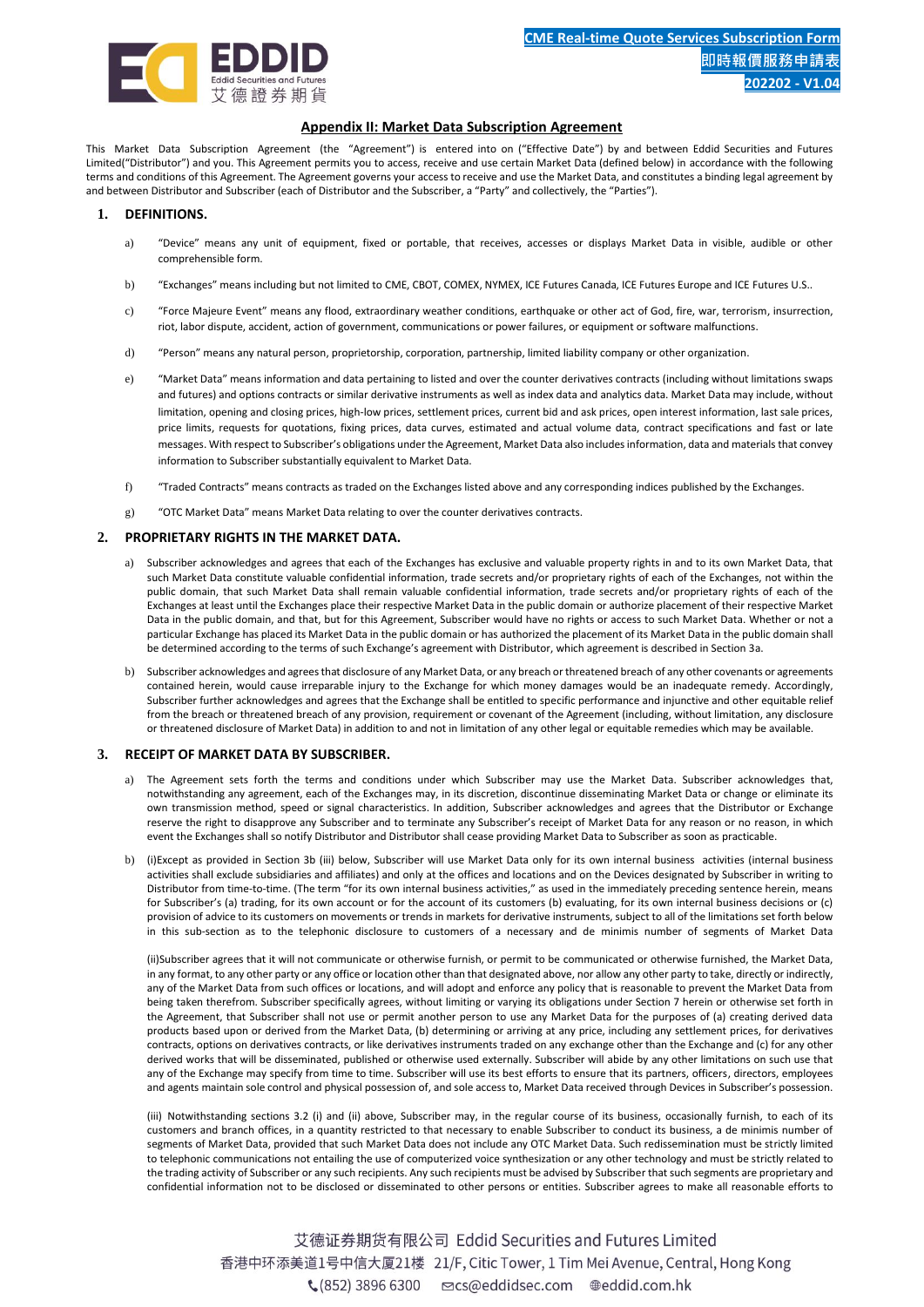

ensure that such recipients abide by the provisions of the Agreement.

c) In the event that Distributor has agreed to permit Subscriber to receive, access or display Market Data through means other than a Distributorprovided Device, such as an uncontrolled datafeed, Subscriber will use its best efforts to ensure that no other device, attachment or apparatus is used which may allow third parties not subject to Subscriber's reporting obligations under Section 3b above to access the Market Data.

## **4. REPORTING.**

Subscriber agrees to furnish promptly to Distributor, any information or reports that may be requested or required by any of the Exchanges as applicable and that is reasonably related to Subscriber's receipt of Market Data. Subscriber further agrees to furnish promptly to Distributor any additional information or reports that may be required by the agreement between Distributor and Subscriber referred to in Section 3a as it relates to Subscriber's receipt of Market Data.

## **5. RIGHT OF INSPECTION AND AUDIT.**

- **a)** During regular business hours, any Persons designated by any Exchange may have access to Subscriber's offices or locations in order to observe the use made of the Market Data and to examine and inspect any Devices, attachments or apparatuses, as well as any books and records required to be maintained by Subscriber under Sections 3b and 4 in connection with its receipt and use of Market Data.
- **b)** Subscriber will make prompt adjustment (including interest thereon at the rate of 1½% per month), to compensate the Distributor and Exchange if the audit discovers an under-reported use of the Market Data by Subscriber. In addition, at the election of any such Exchange, Subscriber will be liable for the reasonable costs of any audit that reveals a discrepancy in such Exchange's favor of five percent (5%) or more of the amount of fees actually due such Exchange.
- **c)** Subscriber shall maintain the records and books upon which it bases its reporting for CME, CBOT, COMEX and NYMEX Market Data for three (3) years following the period to which the records relate. Subscriber shall maintain the records and books upon which it bases the reporting for ICE Futures Canada, ICE Futures Europe, ICE Futures U.S., and Eurex for six (6) years following the period to which the records and books relate. In the event that Subscriber fails to retain such records and books as required above, Subscriber agrees to pay each Exchange's reasonable estimate of any discrepancy discovered pursuant to any such audit.

#### **6. MARKET DATA FEES.**

Subscriber will pay Distributor (unless Distributor has assumed Subscriber's payment obligations hereunder), for and on behalf of each of the Exchanges (as applicable), for the right to receive Market Data in accordance with the then-current fee schedule published by each of the Exchanges from time-to-time (including any and all applicable federal, state or local taxes). Each Exchange's fees are subject to modification by each of them at any time, without prior notice to Subscriber.

#### **7. COVENANTS, REPRESENTATIONS AND WARRANTIES OF SUBSCRIBER.**

- **a)** Subscriber covenants, represents and warrants that it is not engaged in the business of distributing Market Data and that, to its knowledge after reasonable inquiry, it is receiving the Market Data as authorized hereunder.
- **b)** Subscriber agrees that it will not use or permit any other Person to use Market Data for any illegal purpose.
- **c)** Subscriber agrees that it will not use Market Data in any way to compete with the Exchanges or Distributor, nor use the Market Data in any way so as to assist or allow a third party to compete with the Exchanges or Distributor.
- **d)** Subscriber agrees that the provision of Market Data hereunder is conditioned upon Subscriber's strict compliance with the terms of the Agreement and that the Distributor or Exchange may, with or without notice and with or without cause, forthwith discontinue said service whenever in its judgment there has been any default or breach by Subscriber of the provisions hereof.
- **e)** Subscriber further represents and warrants that (i) it has all necessary power and authority to execute and perform the Agreement; (ii) the Agreement is legal, valid, binding and enforceable against Subscriber; (iii) neither the execution of, nor performance under, the Agreement by Subscriber violates or will violate any law, rule, regulation or order, or any agreement, document or instrument, binding on or applicable to Subscriber or the Exchange; and (iv) its access to and use of the Market Data will be in accordance with all applicable federal, state, and local laws, regulations, and treaties.

## **8. DISCLAIMER OF WARRANTIES.**

MARKET DATA IS PROVIDED, AND SUBSCRIBER AGREES THAT THE MARKET DATA IS PROVIDED, ON AN "AS IS," "AS AVAILABLE" BASIS WITHOUT WARRANTIES OF ANY KIND. SUBSCRIBER AGREES THAT: DISTRIBUTOR AND ITS AFFILIATES; EXCHANGE AND ITS AFFILIATES; AND ANY OF THEIR RESPECTIVE MEMBERS, DIRECTORS, OFFICERS, EMPLOYEES OR AGENTS, AND ANY LICENSOR TO EXCHANGE, DO NOT MAKE ANY REPRESENTATIONS OR WARRANTIES, EXPRESS OR IMPLIED, WITH RESPECT TO THE MARKET DATA OR THE TRANSMISSION, TIMELINESS, ACCURACY OR COMPLETENESS THEREOF, INCLUDING, WITHOUT LIMITATION, ANY IMPLIED WARRANTIES OR ANY WARRANTIES OF MERCHANTABILITY, QUALITY OR FITNESS FOR A PARTICULAR PURPOSE OR USE OR NON- INFRINGEMENT, AND THOSE ARISING BY STATUTE OR OTHERWISE IN LAW OR FROM ANY COURSE OF DEALING OR USAGE OF TRADE.

## **9. LIMITATIONS OF LIABILITY AND DAMAGES.**

- **a)** SUBSCRIBER AGREES THAT: DISTRIBUTOR AND ITS AFFILIATES; EXCHANGE AND ITS AFFILIATES; AND THEIR RESPECTIVE MEMBERS, DIRECTORS, OFFICERS, EMPLOYEES OR AGENTS AND ANY LICENSOR TO EXCHANGE:
	- (i) DO NOT GUARANTEE THE SEQUENCE, ACCURACY OR COMPLETENESS OF THE MARKET DATA, NOR SHALL ANY OF THEM BE LIABLE TO SUBSCRIBER OR ANY OTHER PERSON FOR ANY DELAYS, INACCURACIES, ERRORS OR OMISSIONS IN MARKET DATA, OR IN THE TRANSMISSION THEREOF, OR FOR ANY OTHER DAMAGES ARISING IN CONNECTION WITH SUBSCRIBER'S RECEIPT OR USE OF MARKET DATA, WHETHER OR NOT RESULTING FROM NEGLIGENCE ON THEIR PART, A FORCE MAJEURE EVENT OR ANY OTHER CAUSE.
	- (ii) SHALL NOT BE LIABLE TO SUBSCRIBER OR ANY OTHER PERSON OR ENTITY FOR ANY LOSS, LIABILITY OR OTHER DAMAGE, DIRECT, INDIRECT OR CONSEQUENTIAL, ARISING OUT OF OR RELATING TO THE AGREEMENT AND THE MARKET DATA THEREUNDER,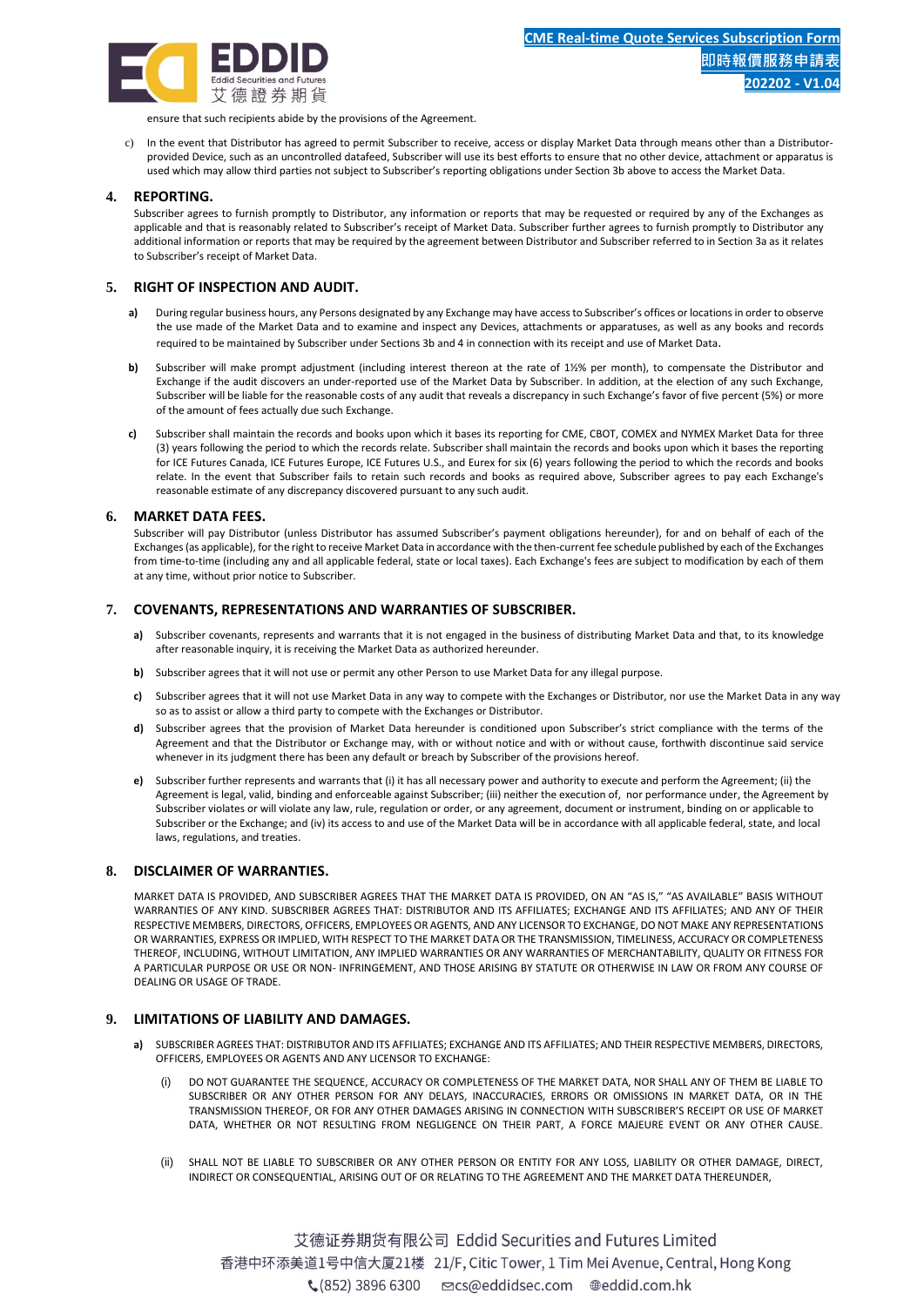

(iii) INCLUDING BUT NOT LIMITED TO:

- (a) ANY INACCURACY OR INCOMPLETENESS IN, OR DELAYS, INTERRUPTIONS, ERRORS OR OMISSIONS IN THE DELIVERY OF, THE SITE OR THE MARKET DATA; OR
- (b) ANY DECISION MADE OR ACTION TAKEN OR NOT TAKEN BY SUBSCRIBER, ITS CUSTOMERS OR ANY OTHER ENTITIES OR ANY OF THEIR RESPECTIVE AFFILIATES, DIRECTORS, OFFICERS, EMPLOYEES OR AGENTS.
- (c) LOSS OF BUSINESS REVENUES, LOST PROFITS OR ANY PUNITIVE, INDIRECT, CONSEQUENTIAL, SPECIAL OR SIMILAR DAMAGES WHATSOEVER, WHETHER IN CONTRACT, TORT OR OTHERWISE, EVEN IF ADVISED OF THE POSSIBILITY OF SUCH DAMAGES.
- **b)** SUBSCRIBER EXPRESSLY ACKNOWLEDGES THAT DISTRIBUTOR, EXCHANGE AND ITS AFFILIATES DO NOT MAKE ANY WARRANTIES, EXPRESS OR IMPLIED, TO SUBSCRIBER OR ANY THIRD PARTY WITH RESPECT TO THE AGREEMENT AND THE MARKET DATA, INCLUDING, WITHOUT LIMITATION: (i) ANY WARRANTIES WITH RESPECT TO THE TIMELINESS, SEQUENCE, ACCURACY, COMPLETENESS, CURRENTNESS, MERCHANTABILITY, QUALITY OR FITNESS FOR A PARTICULAR PURPOSE OF THE MARKET DATA OR (ii) ANY WARRANTIES AS TO THE RESULTS TO BE OBTAINED BY SUBSCRIBER OR ANY THIRD PARTY IN CONNECTION WITH THE USE OF THE MARKET DATA.
- **c)** IF THE FOREGOING DISCLAIMER AND WAIVER OF LIABILITY, OR ANY PART THEREOF, SHOULD BE DEEMED INVALID OR INEFFECTIVE, THE CUMULATIVE LIABILITY OF DISTRIBUTOR, EXCHANGE, AND THEIR RESPECTIVE AFFILIATES, DIRECTORS, OFFICERS, MEMBERS, EMPLOYEES AND AGENTS SHALL NOT EXCEED THE ACTUAL AMOUNT OF LOSS OR DAMAGE, OR THE SUM OF FIFTY DOLLARS (\$50.00), WHICHEVER IS LESS.

## **10. TERM AND TERMINATION.**

Subject to Subscriber's strict compliance with the provisions of this Agreement, the provision of Market Data by any of the Exchanges hereunder will continue in force during the term of the agreement between Subscriber and Distributor and any renewal term thereof. In addition, it is understood that the provisions set forth in Sections 2a and 2b of this Agreement shall survive the termination of this Agreement.

## **11. INDEMNIFICATION.**

Subscriber will indemnify, defend and hold the Distributor and Exchange, and their respective affiliates, directors, officers, employees and agents harmless from and against any and all claims arising out of or in connection with the Agreement, including, without limitation, any liability, loss or damages (including, without limitation, attorneys' fees and other expenses) caused by any inaccuracy in or omission from, Subscriber's failure to furnish or to keep, or Subscriber's delay in furnishing or keeping, any report or record required to be kept by Subscriber hereunder.

## **12. MISCELLANEOUS.**

- a) Any action arising out of the Agreement between CME, CBOT, COMEX and NYMEX shall be governed and construed in accordance with the internal laws (and not the law of conflicts) of the State of Illinois. The Parties submit to the exclusive jurisdiction of the state and federal courts situated in Cook County, State of Illinois. Any action arising out of this Agreement between ICE Futures Canada, ICE Futures Europe, ICE Futures U.S and Subscriber shall be governed and construed in accordance with the internal laws (and not the law of conflicts) of the State of New York.
- b) Subscriber may not assign all or any part of the Agreement without the prior written consent of the Exchanges (as applicable).
- c) Subscriber may not modify or amend the terms of the Agreement.
- d) In the event of any conflict between the terms and conditions of the Agreement and any other agreement relating to Subscriber's receipt and use of Market Data, the terms and conditions of the Agreement will prevail.If, for any reason, one or more provisions of the Agreement or part thereof is held invalid, the other provisions of the Agreement, or parts thereof, shall remain in full force and effect.

## **DECLARATION AND SIGNATURE**

BY ACKNOWLEDGING THESE TERMS, YOU AGREE THAT THE FOLLOWING IS TRUE: (1) YOU REPRESENT THAT YOU HAVE ACTUAL AUTHORITY TO ENTER INTO THIS AGREEMENT ON BEHALF OF SUBSCRIBER; (2) THAT YOU HAVE READ THE TERMS STATED ABOVE; (3) YOU UNDERSTAND THE TERMS STATED ABOVE; (4) A PRINTOUT OF THE TERMS STATED ABOVE WILL CONSTITUTE A "WRITING" UNDER ANY APPLICABLE LAW OR REGULATION; AND (5) YOU AGREE TO ABIDE BY ALL THE TERMS OF THE AGREEMENT STATED ABOVE.

\_\_\_\_\_\_\_\_\_\_\_\_\_\_\_\_\_\_\_\_\_\_\_\_\_\_\_\_ Subscriber's name 订阅用户姓名

\_\_\_\_\_\_\_\_\_\_\_\_\_\_\_\_\_\_\_\_\_\_\_\_\_\_\_\_ Signature 签署

Date 日期: \_\_\_\_\_\_\_\_\_\_\_\_\_\_\_\_\_

| For Official Use Only |              |               |  |  |
|-----------------------|--------------|---------------|--|--|
| Checked by:           | Approved by: | Processed by: |  |  |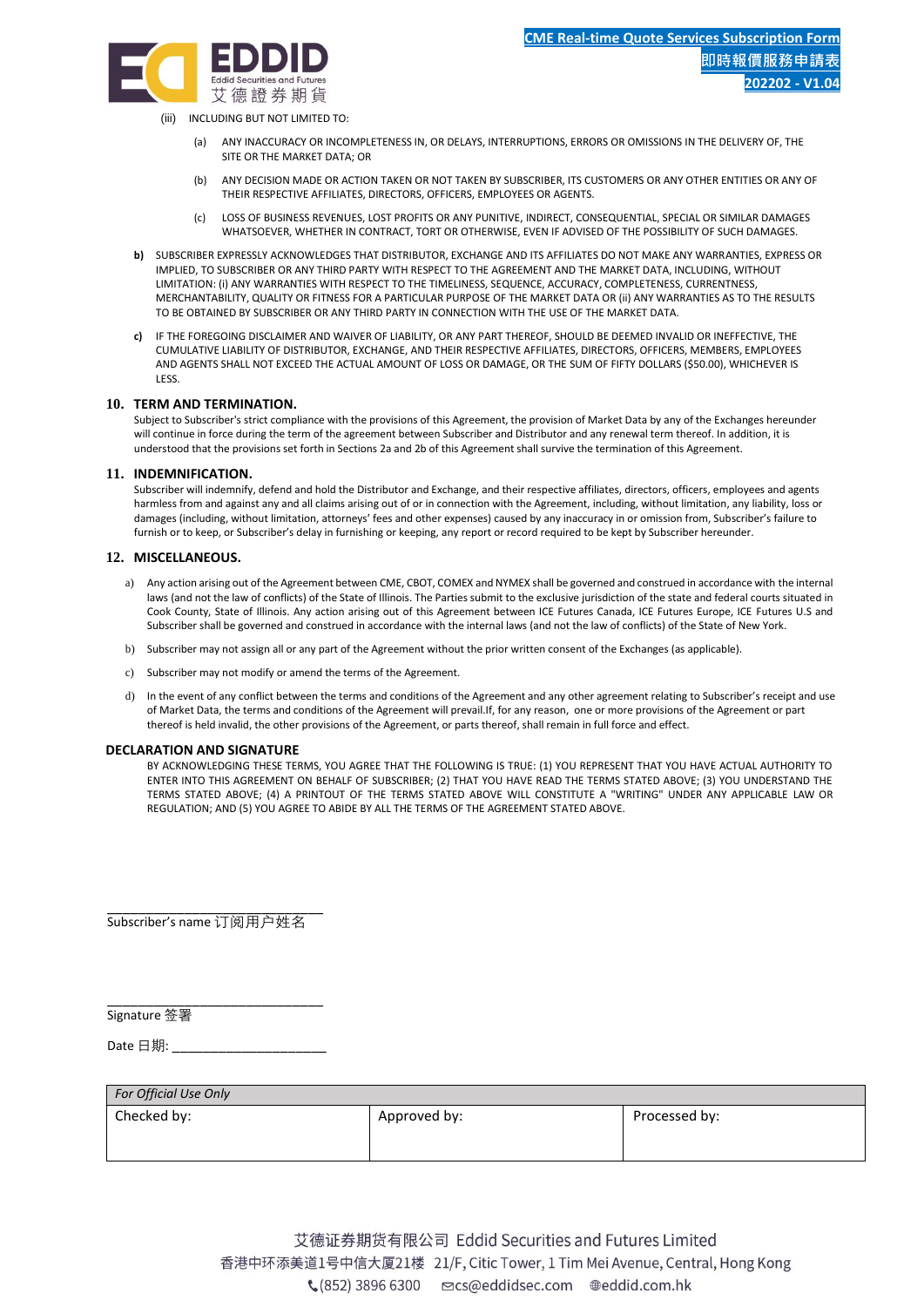

# **Appendix II: 市场数据订阅协议**

本市场数据订阅协议(「协议」)于 \_ \_ (「生效日期」)由艾德证券期货有限公司与阁下订立。本协议 准许阁下根据本协议的以下条款及条件存取、收取及使用若干市场数据(定义见下文)。协议监管阁下获取及使用市场数据,并构成经销 商与订阅用户(各自为经销商及订阅用户,各自为一「订约方」,及统称为「订约方」)之间具法律约束力的协议。

# **1. 释义**

- a. 「装置」指以可阅读、可收听或其他可理解的形式收取、存取或展示市场数据任何设备(固定或可携式)单位。
- b. 「交易所」指包括但不限于 CME(芝加哥商业交易所)、CBOT(芝加哥期货交易所)、COMEX(纽约商品交易所)、 NYMEX(纽约商业交易所)、ICE Futures Canada(ICE 加拿大期货交易所)、ICE Futures、 Europe(ICE 欧洲期货交易所) 及 ICE Futures U.S. (ICE 美国洲际期货交易所)。
- c. 「不可抗力事件」指任何水灾、特殊天气状况、地震或其他天灾、火灾、战争、恐布活动、叛乱、骚乱、劳资纠纷、意外、 政府行动、通讯或电力故障,或设备或软件故障。
- d. 「人士」指任何自然人、独自经营业务、法团、合伙经营业务、有限责任公司或其他机构。
- e. 「市场数据」指已上市及场外买卖的衍生工具合约(包括但不限于掉期及期货)及期权合约或类似的衍生工具的资料及数据 以及指数数据和分析数据。市场数据可包括但不限于开市及收市价、价格高位及低位、结算价、现时买入及卖出价、未平仓 合约资料、最后卖价、限价、报价要求、固定价格、数据曲线、估计及实际交易量数据、合约规格,以及最新或延迟讯息。 就订阅用户在协议下的责任而言,市场数据亦包括向订阅用户传送与市场数据大致相若的资料的该等资料、数据及村料。
- f. 「买卖合约」指在上文所列的交易所买卖的合约及由交易所刊发的任何相应指数。
- g. 「场外交易市场数据」指与场外交易衍生工具合约有关的市场数据。

## **2. 于市场数**据**的专有**权**利**

- a. 订阅用户表示明白及同意各交易所于及对其本身的市场数据享有专有及有价的财产权利。该等未在公开领域内出现的市场数 据构成交易所享有的有价保密资料、商业秘密及/或所有权权利,并且该等市场数据最少于直至各相关交易所将之放在公开领 域或授权将其各自的市场数据放在公开领域为止将一直为各交易所的有价保密资料、商业秘密及/或专属所有权权利,如非订 立本协议,订阅用户将无权利或不可存取该等市场数据。某一交易所是否有将其市场数据放在公开领域或授权将其市场数 据公开领域,将根据该交易所与经销商之间订立的协议的条款厘定,该协议的描述载于第 3a节。
- b. 订阅用户表示明白及同意披露任何市场数据或任何违反或威胁违反本协议内所载的任何其他契诺或协定,将对交易所造成无 法修补的伤害,金钱上的损害赔偿将不足以补偿。因此,订阅用户进一步表示明白及同意交易所将有权在现时可能享有的任 何其他法律或衡平法补救以外(及不限于现时可能享有的任何其他法律或衡平法补救),就违反或威胁违反协议的任何条文、 要求或契诺(包括但不限于任何披露或威胁披露市场数据)享有特定的履约及禁制命令及其他衡平法济助。

#### **3. 订阅用户收取市场数据**

- a. 协议载列订阅用户可使用市场数据的条款及条件。订阅用户表示明白,尽管有任何协议,各交易所可按其酌情权,停止发放 市场数据或更改或取消其本身的方法、速度或讯息特点。此外,订阅用户表示明白及同意,经销商或交易所保留权利,可因 任何理由或在没有理由下不批准任何订阅用户及终止任何订阅用户收取市场数据, 而在该情况下,交易所将知会经销商,而 经销商将在实际可行的情况下尽快停止向订阅用户提供市场数据。
- (i)除下文第 3b(iii)节列明者外,订阅用户将只会以市场数据用于本身的内部业务活动( 内部业务活动将不包括附属公司及联属<br>公司),及将只会在订阅用户不时以书面形式向经销商指明的该等办事处以及地点和装置上使用。(在紧接本文的前段内所 及将只会在订阅用户不时以书面形式向经销商指明的该等办事处以及地点和装置上使用。 用的「用于本身的内部业务活动」一词,指用于订阅用户的(a)交易,以其本身的名义或为其客户本身的名义;(b)评估,为其本 身的内部业务决定;或(c)向客户提供有关衍生工具市场的动向 或趋势的意见,但须受本分节下文有关以电话方式向客户披露 必要的市场数据及获允许的市场数据的所有限制所规限。

(ii)订阅用户同意,除上文指定者外,其将不会以任何形式提供或以其他方式协助提供或容许提供市场数据或容许以其他方式 协助提供市场数据予任何其他人士或任何办事处或地点,亦不会容许任何其他人士直接或间接从该等办事处或地点获取任何 市场数据,并将会采取及执行任何政策以合理防止市场数据该等办事处或地点被取走。订阅用户特别地同意,在不限制或改 变其于协议的第 7 节或其他章节下的责任前提下,订阅用户不得为下列目的使用或容许其他人士使用任何市场数据: (a)利用市 场数据为基础或摘取市场数据以创建数据产品;(b) 厘定或订定任何价格(包括任何结算价格),包括为衍生工具合约、衍生 工具合约的期权或在交易所以外的任何交易所上买卖的类似衍生工具厘定或订定任何价格;及(c)将在外部发布、公布或以其 他方式使用该等市场数据的任何其他摘取数据工作。订阅用户将受任何交易所不时可能就该等用途指定的任何其他限制约 束。订阅用户将竭尽所能确保其合伙人、行政人员、董事、雇员及代理维持唯一控制及实际上管有及独自可透过订阅用户管 有的装置存取市场数据。

(iii)尽管有上文第 3b(i)及(ii)节所述,订阅用户可在其日常业务过程中偶尔向其各名客户及分行办事处提供数量被限制于足以让订 阅用户能够经营其业务所需的市场数据、或获允许的少量市场数据,惟该等市场数据须并不包括任何场外交易市场数据。该等 转发市场数据必须严格限制于通过电话通讯方式,当中不得使用电脑化的语音合成或任何其他科技,并且必须与订阅用户或任 何其他接收数据的人士的交易活动有关。订阅用户必须告知任何该等接收数据的人士该等数据属专有及保密资料,不得向其他 人士或实体披露或发放。订阅用户同意尽一切合理所能确保该等接收数据的人士受协议的条文约束。

c. 倘经销商已同意允许订阅用户透过经销商提供的装置,例如非经销商所能控制的行情资讯源 (data feed) 以外的方式收取、 存取或展示市场数据,订阅用户将竭尽所能确保可使用其他装置、附件或器材,以让第三方可以在不受订阅用户在上文第 3b 节下的报告责任约束下存取市场数据。

#### **4. 报告**

订阅用户同意尽速向经销商提供交易所要求或需要及合理地与订阅用户收取市场数据有关的任何资料或报告(如适用)。订阅用户进 一步同意尽速向经销商提供第 3a 节所指经销商与订阅用户之间协定须提供与订阅用户收取市场数据有关的任何额外资料或报告。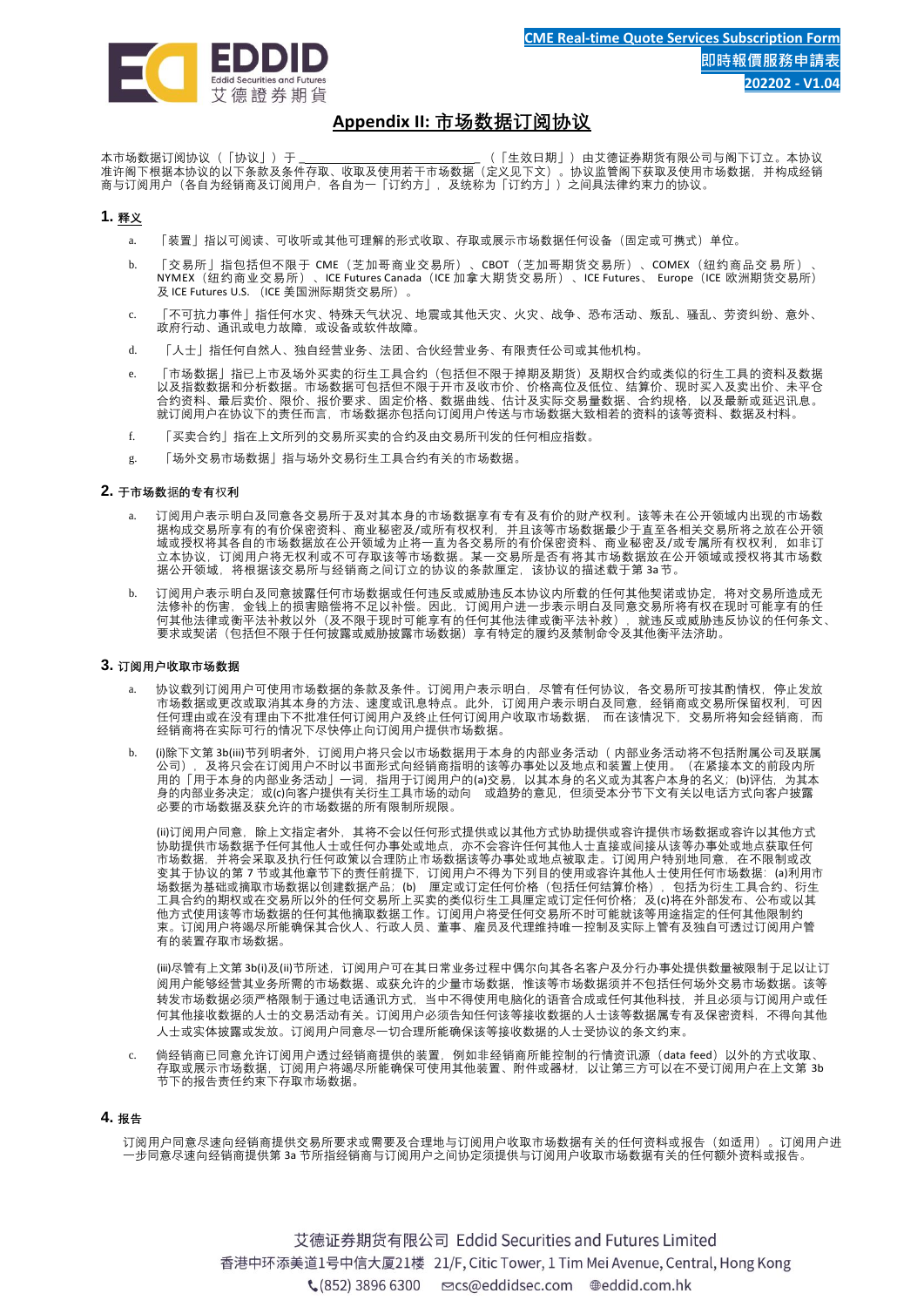

#### **5. 查阅及审核的**权**利**

- 任何交易所指定的任何人士可于正常办公时间内亲到订阅用户的办事处或地点,以观察市场数据的编制以及审查和查阅任何 装置、附件或器材以及订阅用户根据第 3b 和 4 节须就其收取和使用市场数据而存置任何账册与记录。
- b. 如审计中发现订阅用户少报对市场数据的使用量,订阅用户将即时作出调整(包括以月息 1½ 厘计算的利息),以补 偿经销商及交易所。此外,按任何该交易所的选择,订阅用户将须为该交易所负担发现差异的任何审计工作所产生的 合理费用,金额按实际应付该交易所的费用的百分之五 (5%) 或以上计算。
- 订阅用户须于有关记录所相关的期间后三(3)年存置其向 CME、CBOT、COMEX及 NYMEX报告市场数据时所依据的记录及账 册。订阅用户须于有关记录所相关的期间后六(6)年存置其向 ICE Futures Canada、ICE Futures Europe、ICE Futures U.S.及 Eurex 报告市场数据时所依据的记录及账目。倘订阅用户未能如上文规定存置该等记录及账目,订阅用户同意向各交易所支付 根据任何有关的审计发现任何差异所招致的合理估计费用。

#### **6. 市场数据费用**

订阅用户将根据交易所不时公布当时适用的费率表(包括任何及所有适用的联邦、州份或当地税项),为及代表各交易所 (视乎适用而定)向经销商支付(除非经销商根据本协议承担订阅用户的付款责任)收取市场数据的权利的应付费用。各交 易所的费用可由各交易所不时作出更改,而毋须事先通知订阅用户。

#### **7. 订阅用户的契诺、声明及保证.**

- 订阅用户契诺、声明及保证,其将不会从事分发市场数据的业务,同时,据其作出合理查询后所知,其乃根据本协议下的授 权收取市场数据。
- b. 订阅用户同意其将不会使用或允许任何其他人士使用市场数据作任何不合法用途。
- c. 订阅用户同意其将不会以任何方式使用市场数据以与交易所或经销商竞争,或以任何方式使用市场数据以协助或让第三方与 交易所或经销商竞争。
- d. 订阅用户同意,根据本协议提供市场数据须受限于订阅用户严格遵守协议的条款,而经销商或交易所继而可 (在发出或不发出通知及有或没有理由下)在其判断订阅用户有任何违反或不遵守本协议的条文下终止上述服务。
- e. 订阅用户进一步声明及保证(i)其拥有所有必要权力及授权执行及履行协议;(ii)协议为合法、有效、具约束力及可对订阅用户 强制执行; (iii)订阅用户执行或履行协议概无违反对订阅用户或交易所具约束力或适用的任何法律、规则、规例或命令或任何协 议、文件或文据;及(iv)订阅用户存取及使用市场数据将根据所有适用联邦、州份、当地法律、规例及条约行事。

### **8. 保证的免责声明**

市场数据将(及订阅用户同意市场数据将)按「原来状况」、「可提供的况」基准提供,不附带任何种类的保证。订阅用户同意: 经销商及其联属人士; 交易所及其联属人士; 以及其各自的任何成员、董事、行政人员、雇员或代理,以及交易所的任何授权人, 概不就市场数据或其传送、时间性、准确性或完整性,作出任何明示或暗示的声明或保证,包括但不限于对其用于某一特定用途的 ,可销性、质量或合适性或其未被侵权(以及该空国法规或法律上或因任何买卖过程中或商业使用过程中产生者),作出任何暗示性<br>可销性、质量或合适性或其未被侵权(以及该等因法规或法律上或因任何买卖过程中或商业使用过程中产生者),作出任何暗示性 的保证或任何保证。

#### **9. 责任及损害赔**偿**的范围**

- a. 订阅用户同意:经销商及其联属人士;交易所及其联属人士;以及其各自的任何成员、董事、行政人员、雇员或代理及交易 所的任何授权人:
	- 并不担保市场数据的顺序、准确性或完整性,彼等任何一方亦概不就市场数据或其传送过程中的任何 延误、不准确 出错或遗漏,或就因订阅用户收取或使用市场数据而招致的任何损害,对订阅用户或任何其他人士负责,不论是否 因彼等本身的疏忽、不可抗力事件或任可其他原因导致。
	- (ii) 概不就因协议及市场数据而产生或与之有关的任何(直接、间接或因之而起的)损失、责任或其他损 害,对订阅用 户或任何其他人士或实体负任何责任,包括但不限于:
		- (a) 地点或市场数据的任何不准确或不完整或其延迟、受到干扰、出错或遗漏;或
		- (b) 订阅用户、其客户或任何其他实体或其各自的任何联属人士、董事、行政人员、雇员或代理所 作或不作的 任何决定或行动。
		- (c) 损失业务收入、损失利润或任何惩罚性、间接、相应的、特别或类似的损害,不论任何性质、是否根据已订 合约、在侵权法下或其他,即使已获告知产生该等损害的可能性。
- b. 订阅用户明确表示明白,经销商、交易所及其联属人士并无就协议及市场数据,向订阅用户或任何第三方作出任何保证 (明 示或暗示的),包括但不限于:(i)就市场数据用于特定用途的时间性、顺序、准确性、完整性、及时性、可销性、质量或合

适性作任何保证; 或(ii)就订阅用户或任何第三方使用市场数据所得的效果作任何保证。

如上文的免责声明及责任新免声明或其任何部分被视为无效或失效,经销商、交易所及其各自的联属人士、董事、行政人员、 成员、雇员及代理的累计责任,将不会超过实际的损失或损害金额或合计五十元 (50.0美元), 以较低者为准。

#### **10. 年期及终止**

在订阅用户严格遵守本协议的条文的前提下,任何交易所在本协议下提供市场数据将于订阅用户与经销商之间的协议及其任何续约 年期内一直维持有效。此外,根据协定,本协议第 2a 及 2b 节所载的条文将于直至本协议终止为止一直生效。

## **11. 弥偿**

订阅用户将就因或由于协议而产生或招致的任何及全部索偿,向经销商及交易所以及其各自的联属人士、董事、行政人员、雇员及